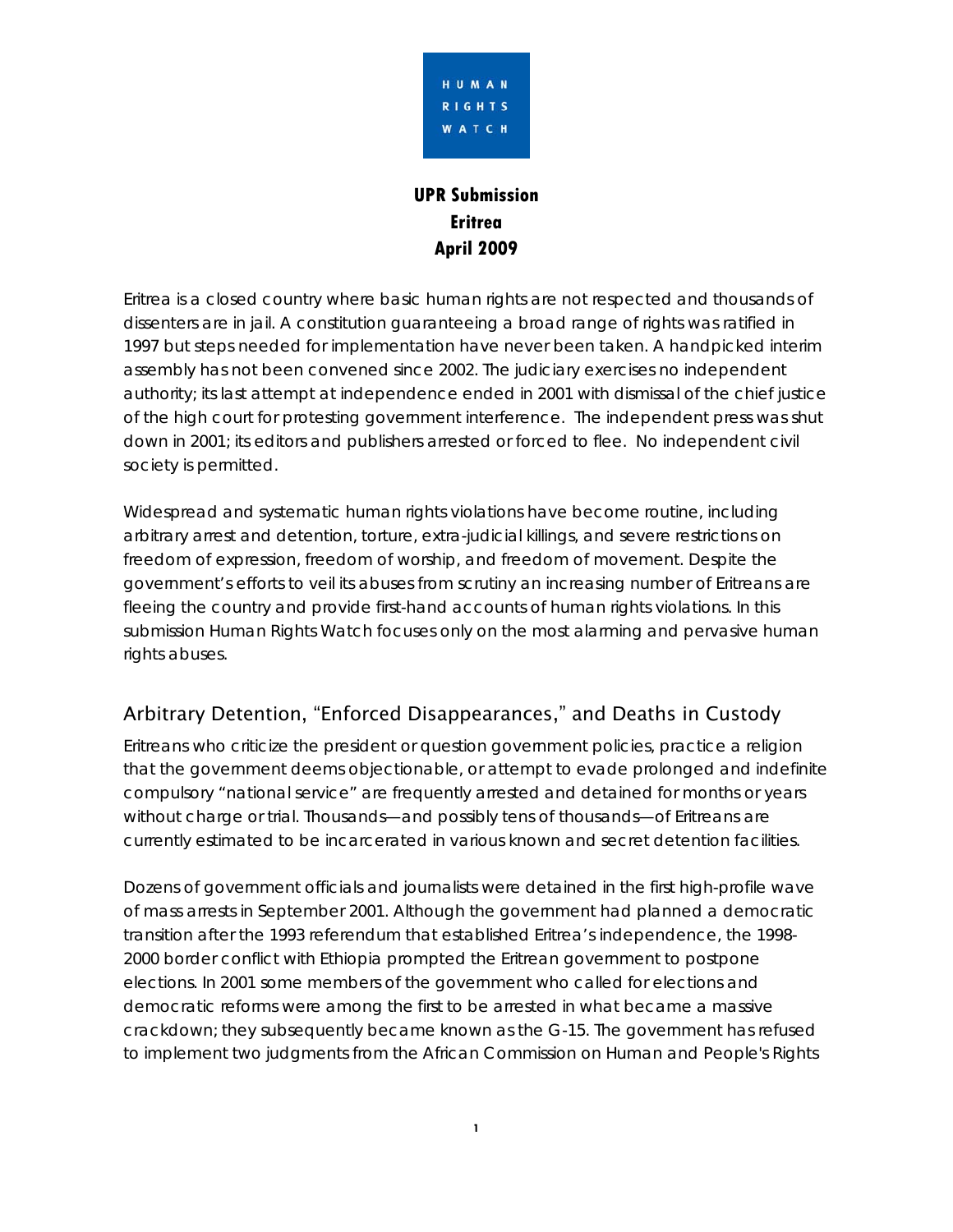and a finding of the United Nations Working Group on Arbitrary Detention criticizing the detentions and ordering the detainees' release.

These prominent cases represent only a fraction of the total number of people arbitrarily detained since September 2001. Thousands of less prominent people have been arrested and incarcerated without charge, trial, or opportunity to appeal and without access to family, lawyers, or independent prison monitoring organizations. A few prisoners are freed without explanation for their arrest or for their release, and warned not to speak to anyone about their detention. Most prisoners, however, remain in jail indefinitely.

Deaths in custody are common as a result of ill-treatment, torture, starvation, and denial of medical care. One escapee told Human Rights Watch that during his imprisonment, "every day someone died." Many other detainees have "disappeared," their whereabouts unknown. Some families finally learn of their relatives' fate only when informed of death in custody (but not its cause). Many families do not receive even that fragment of information.

The Eritrean government is also responsible for extra-judicial killings. Some deliberate killings occur during detention but more occur when prisoners attempt to escape confinement or flee the country. Reliable witnesses, including some who were instructed to implement the policy, told Human Rights Watch of official "shoot-to-kill" orders against anyone trying to flee across the country's borders.

## Torture and Cruel, Inhuman, and Degrading Treatment

Torture and other forms of cruel, inhuman, and degrading treatment in detention are routine. Former detainees told Human Rights Watch that detention almost always includes severe beatings, often leading to permanent physical damage. In addition to beatings, prisoners are often punished by being subjected to specific torture methods such as being hung up by the arms from trees, tied up in the sun in contorted positions for hours or days, and subjected to mock drowning.

Cruel, inhuman, and degrading treatment also result from the detention conditions. Prisoners are held in a variety of known and secret detention facilities, in unlit underground bunkers, or in shipping containers where they may be subjected to extreme temperatures of well over 104°F (40°C) during the day and freezing conditions at night. People who escaped detention report poor nutrition and starvation rations in most facilities. Medical care is, at best, minimal and often non-existent. Overcrowding is constant; former detainees describe being packed into spaces so tight that it is impossible for all to lie down and sleep at a time.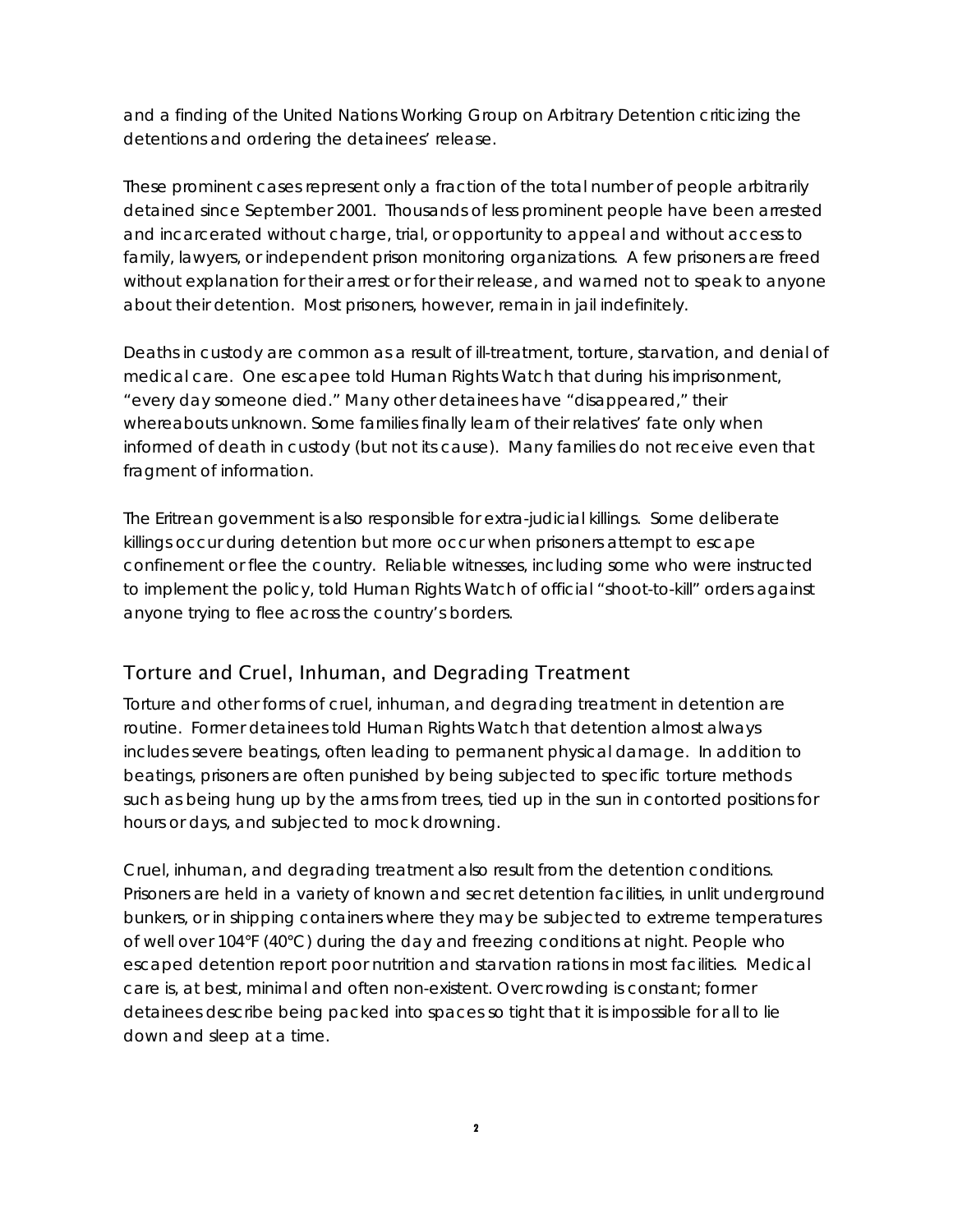## Restrictions on Freedom of Expression and Association

No dissent is tolerated. The government closed the private press in 2001, arrested its leading journalists, and has not allowed any independent newspaper to re-open. No political organizations other than the ruling People's Front for Democracy and Justice (PFDJ) are permitted. Human Rights Watch was told by eyewitnesses that actions as innocuous as signing a petition for changes in educational policy resulted in imprisonment and beatings. Asking a critical question at a government-convened forum can have the same consequences.

The government prohibits the formation of private associations not under governmental leadership and control, including labor unions and self-help organizations. Gatherings of more than three persons require government permission, a prohibition that has particular impact on the practice of religion.

# Restrictions on Religious Freedom

Since 2002 it is unlawful to practice any religion except the four official faiths—Eritrean Orthodox, Islam, Catholicism, and Lutheranism. Despite government statements that other religious group can apply for registration, no applications have been granted.

Security forces frequently disrupt peaceful religious services by members of what the government calls "illegal" religions and arrest and indefinitely detain religious leaders. People are also arrested for being present at a wedding in a private home or being caught possessing a Bible. Persons arrested for their religious affiliations and practices suffer the same torture and abuse as other prisoners, sometimes with the express intent of compelling them to renounce their religions. International religious organizations estimate that a minimum of between 2,000 and 3,000 Eritreans are incarcerated solely because of their religious practices and affiliations.

Jehovah's Witnesses face elevated levels of discrimination. After they failed to vote in a 1993 referendum on independence and because their religion does not permit them to participate in military service, the Eritrean government in effect stripped them of their citizenship. They cannot access public services or obtain official identification cards or commercial licenses. At least three Jehovah Witnesses have been incarcerated since 1994, and at least 19 were swept up in raids in 2008.

Government interference does not end with arresting members of unregistered religions. The government deposed the octogenarian Patriarch of the Eritrean Orthodox Church and placed him under house arrest in 2006. The government has also confiscated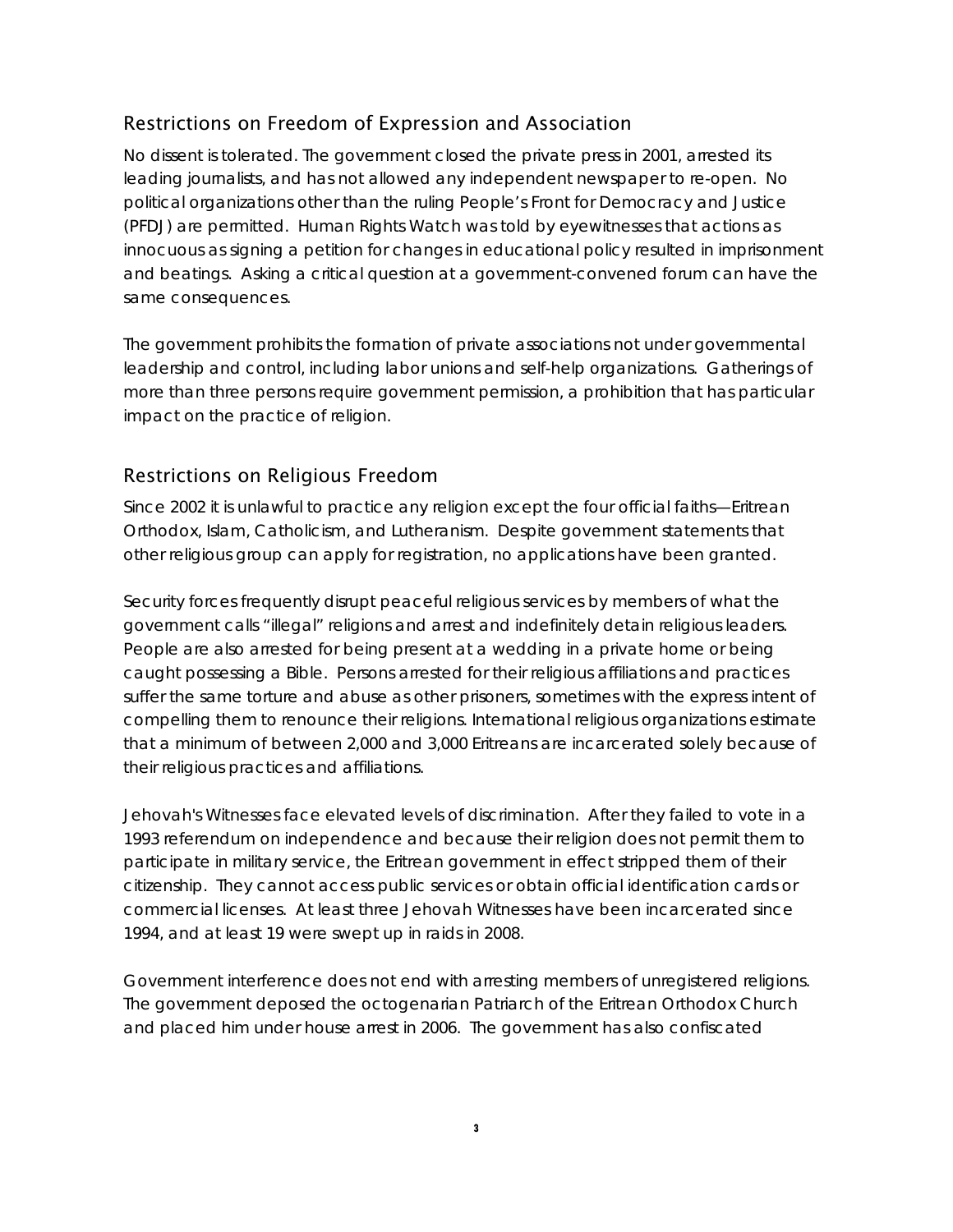property belonging to the Orthodox and Catholic churches, including parishioner prayer donations.

# Forced Labor

A 1995 Eritrean proclamation subjects all able-bodied Eritreans to 18 months of national service. Under the proclamation, the government can recall men up to the age of at least 50 and women without small children up to the age of 47 in the event of compelling need. In practice, the government uses that power to prolong national service long after conscripts have completed the obligatory 18 months. The indefinite nature of national service, the use of conscripts for forced labor, the lack of any provision for conscientious objection, and the abuses associated with Eritrea's national service regime violate international human rights law.

National service conscripts are paid 150 Nakfa per month (roughly US\$9), insufficient to live on, let alone feed a family. Conscripts are used as cheap and involuntary labor on private construction projects for military leaders, on private farms, and other projects for the personal benefit of ranking civilian and military leaders. They are also used to provide labor to implement development projects funded by foreign governments and international agencies such as the UN. Besides receiving below-minimum wages, conscripts deployed to work on commercial farms, mines, or construction projects are often housed in appalling conditions with poor nutrition.

# Restrictions on Freedom of Movement

Eritrea severely restricts the movement of its citizens both within and outside of the country. Eritrea requires all national service conscripts to have written permission to travel within the country. Military checkpoints along all roads check travel permits to assure that travel has been authorized. Even Eritreans not actively serving in national service must present identity cards at every check point as well.

The government does not issue travel documents or exit visas to Eritreans eligible for national service therefore men younger than 50 (or even 55) and women younger than 47 are confined to the country. Children older than 14 are also not allowed to travel outside Eritrea. Despite these restrictions, increasing numbers of Eritreans are fleeing the country, braving the government's shoot-to-kill policy at the borders rather than endure the unending toil and abuse inflicted during their national service.

# Collective Punishment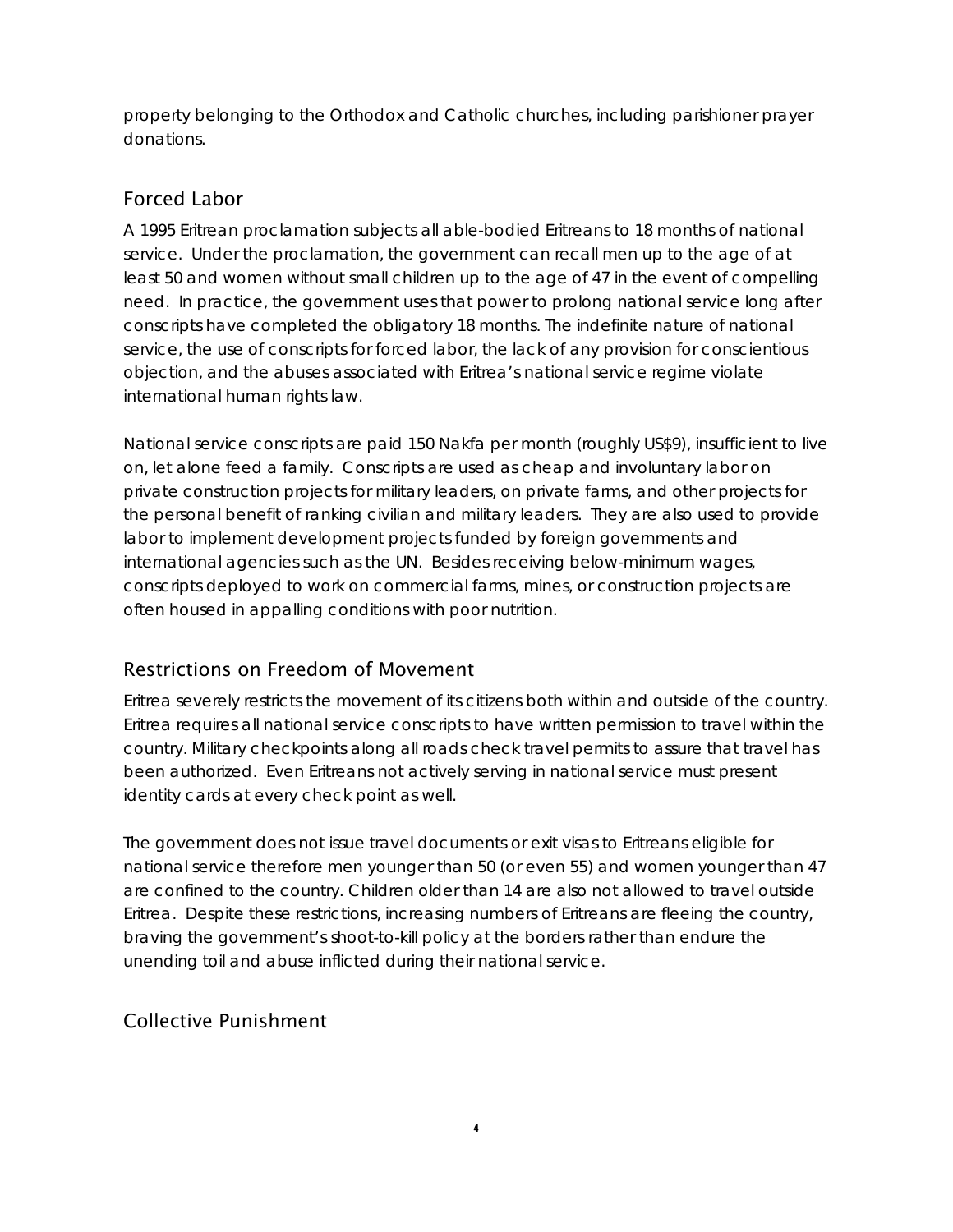The government punishes family members—notably parents and spouses—for the actions of relatives who flee national service or the country, whether or not they knew of the relative's actions or had the ability to control them. When a relative deserts national service or flees the country, the family is fined an extremely large sum, 50,000 Nakfa (\$3,050), and family members are routinely imprisoned if the fine is not promptly paid. In some instances, the family's land is forfeited. The government also arrests Eritreans whose expatriate family members have not paid the extraterritorial income tax that Eritrea attempts to impose on Eritreans living abroad, the so-called 'two percent' tax.

### **Recommendations**

- Unconditionally release, or charge and bring before a court of law all persons being detained for political reasons, including the members of the G-15 and imprisoned journalists.
- Issue clear, public orders to the security forces to cease the arbitrary arrest, detention, and torture of people based on their religious beliefs.
- Immediately allow independent monitors access to all known and secret Eritrean detention facilities; register and notify family members of the whereabouts of detainees; and restore visiting rights, access to legal representation, and respect international standards of law in the treatment of prisoners.
- Investigate and prosecute all government officials including military officers suspected of committing murder, rape, torture, or cruel and degrading treatment of detainees and national service conscripts.
- Publicly affirm the rights to freedom of expression, opinion, religion, association, and movement, and publicly state that no one may be imprisoned for exercising his or her non-violent opinions or beliefs. End discrimination against Jehovah's Witnesses.
- Rescind the suspension of the private press and permit the establishment of independent media outlets.
- End the practice of indefinite national service and begin a process of phased demobilization for those who have served for more than the statutory 18 months. Cease using national service conscripts as forced labor for private enterprises.
- End the requirement of exit visas and travel permits for travel outside and within Eritrea and allow full freedom of movement within Eritrea for Eritrean citizens and for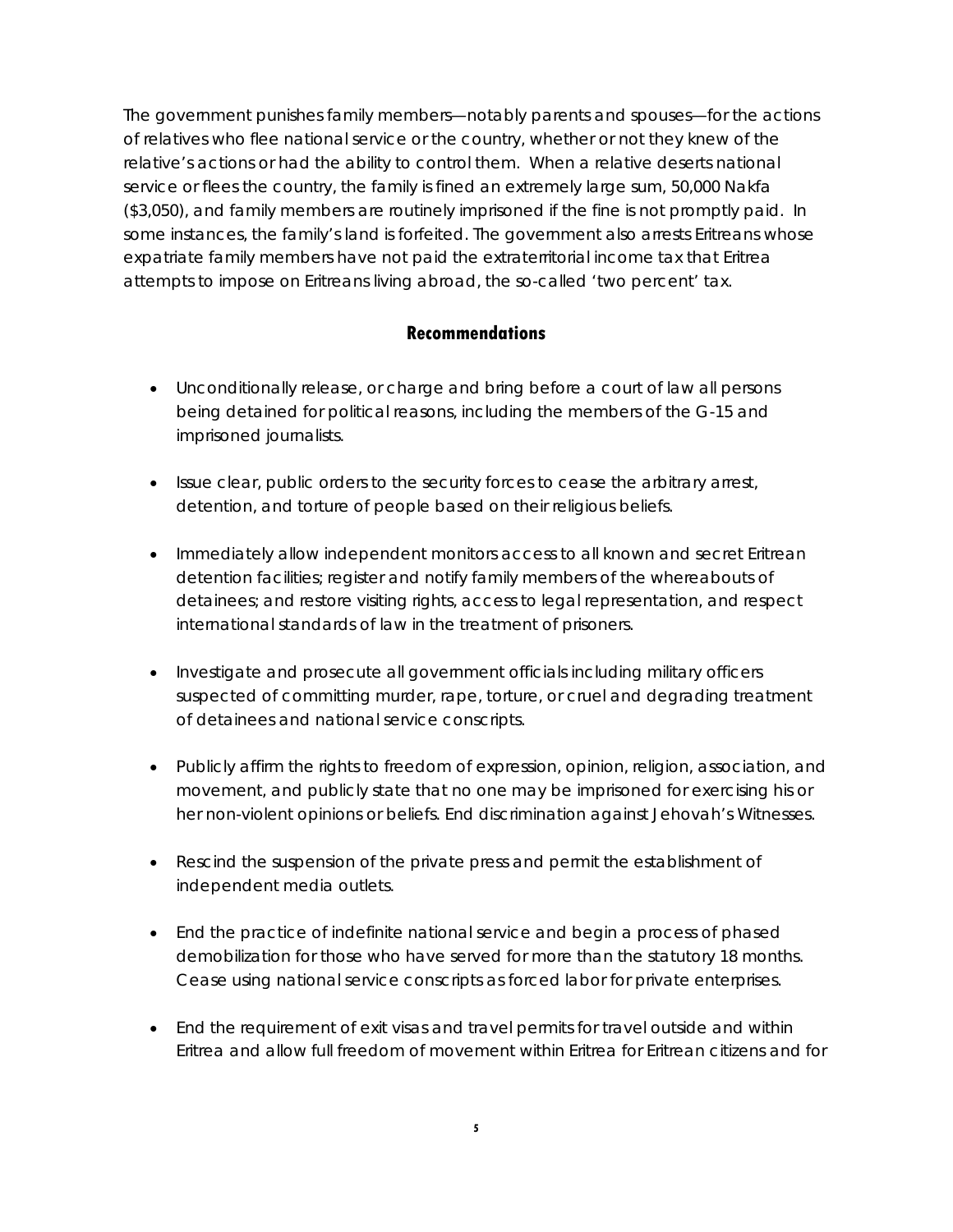those seeking to work in Eritrea, with due regard for reasonable national security concerns.

- Publicly rescind the shoot-to-kill policy for those suspected of trying to cross Eritrea's borders without exit visas and issue orders to military and other security forces to that effect.
- Cease recruitment of children under the age of 18 into military service and training.
- Implement the 1997 constitution, approve a political party law, and begin preparations for democratic elections with international monitoring throughout the process.
- Invite independent and impartial humanitarian agencies seeking to provide assistance to assess humanitarian needs and facilitate their unhindered access to civilians in need.
- Issue standing invitations to UN special procedures, including the Working Groups on Arbitrary Detention and Enforced Disappearances, and the Special Rapporteurs on extrajudicial, summary or arbitrary executions, human rights defenders, torture, religious persecution and the right to freedom of expression and opinion, among others, to investigate and report on allegations of serious abuses in Eritrea.
- Sign and ratify the Rome Statute, the International Convention for the Protection of All Persons from Enforced Disappearance, and the Optional Protocols to the International Covenant on Civil and Political Rights and the Convention Against Torture.